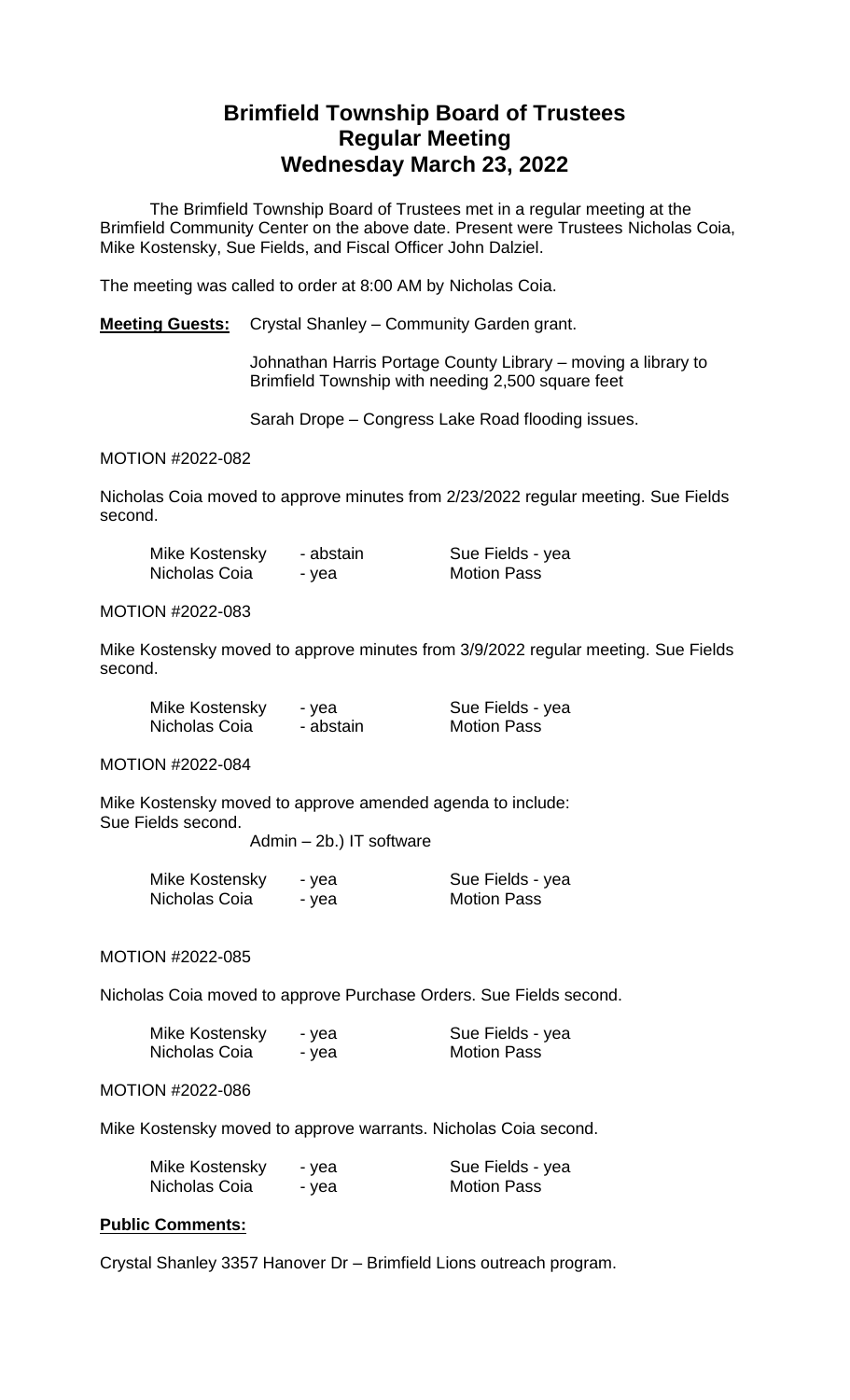| <b>Police:</b> | No Action |  |
|----------------|-----------|--|
| Fire:          | No Action |  |
| Admin:         | No Action |  |

# **Zoning:**

MOTION #2022-087

Nicholas Coia moved to request a public hearing on 4/6/22 at 7:30 AM regarding the four zoning map amendments the zoning commission board approved. Mike Kostensky second.

| Mike Kostensky | - yea | Sue Fields - yea   |
|----------------|-------|--------------------|
| Nicholas Coia  | - yea | <b>Motion Pass</b> |

#### **Road:**

# **RESOLUTION #2022-088 AUTHORIZING PARTICIPATION IN THE ODOT ROAD SALT CONTRACTS AWARDED IN 2022**

Mike Kostensky moved to adopt the following resolution:

**WHEREAS**, the Brimfield Township, Portage County (hereinafter referred to as the "Political Subdivision") hereby submits this written agreement to participate in the Ohio Department of Transportation's (ODOT) annual road salt bid in accordance with Ohio Revised Code 5513.01(B) and hereby agrees to all of the following terms and conditions in its participation of the ODOT road salt contract:

a. The Political Subdivision hereby agrees to be bound by all terms and conditions established by ODOT in the road salt contract and acknowledges that upon of award of the contract by the Director of ODOT it shall be bound by all such terms and conditions included in the contract; and

b. The Political Subdivision hereby acknowledges that upon the Director of ODOT's signing of the road salt contract, it shall effectively form a contract between the awarded salt supplier and the Political Subdivision; and

c. The Political Subdivision agrees to be solely responsible for resolving all claims or disputes arising out of its participation in the ODOT road salt contract and agrees to hold the Department of Transportation harmless for any claims, actions, expenses, or other damages arising out of the Political Subdivision's participation in the road salt contract; and

d. The Political Subdivision's electronic order for Sodium Chloride (Road Salt) will be the amount the Political Subdivision agrees to purchase from its awarded salt supplier at the delivered bid price per ton awarded by the Director of ODOT; and

e. The Political Subdivision hereby agrees to purchase a minimum of 90% of its electronically submitted salt quantities from its awarded salt supplier during the contract's effective period; and

f. The Political Subdivision hereby agrees to place orders with and directly pay the awarded salt supplier on a net 30 basis for all road salt it receives pursuant to ODOT salt contract: and

g. The Political Subdivision acknowledges that should it wish to rescind this participation agreement it will do so by written, emailed request by no later than Friday, April 29 **by 5:00 p.m**. The written, emailed request to rescind this participation agreement must be received by the ODOT Office of Contract Sales, Purchasing Section email: [Contracts.Purchasing@dot.ohio.gov](mailto:Contracts.Purchasing@dot.ohio.gov) by the deadline. The Department, upon receipt, will respond that it has received the request and that it has effectively removed the Political Subdivision's participation request. Furthermore, it is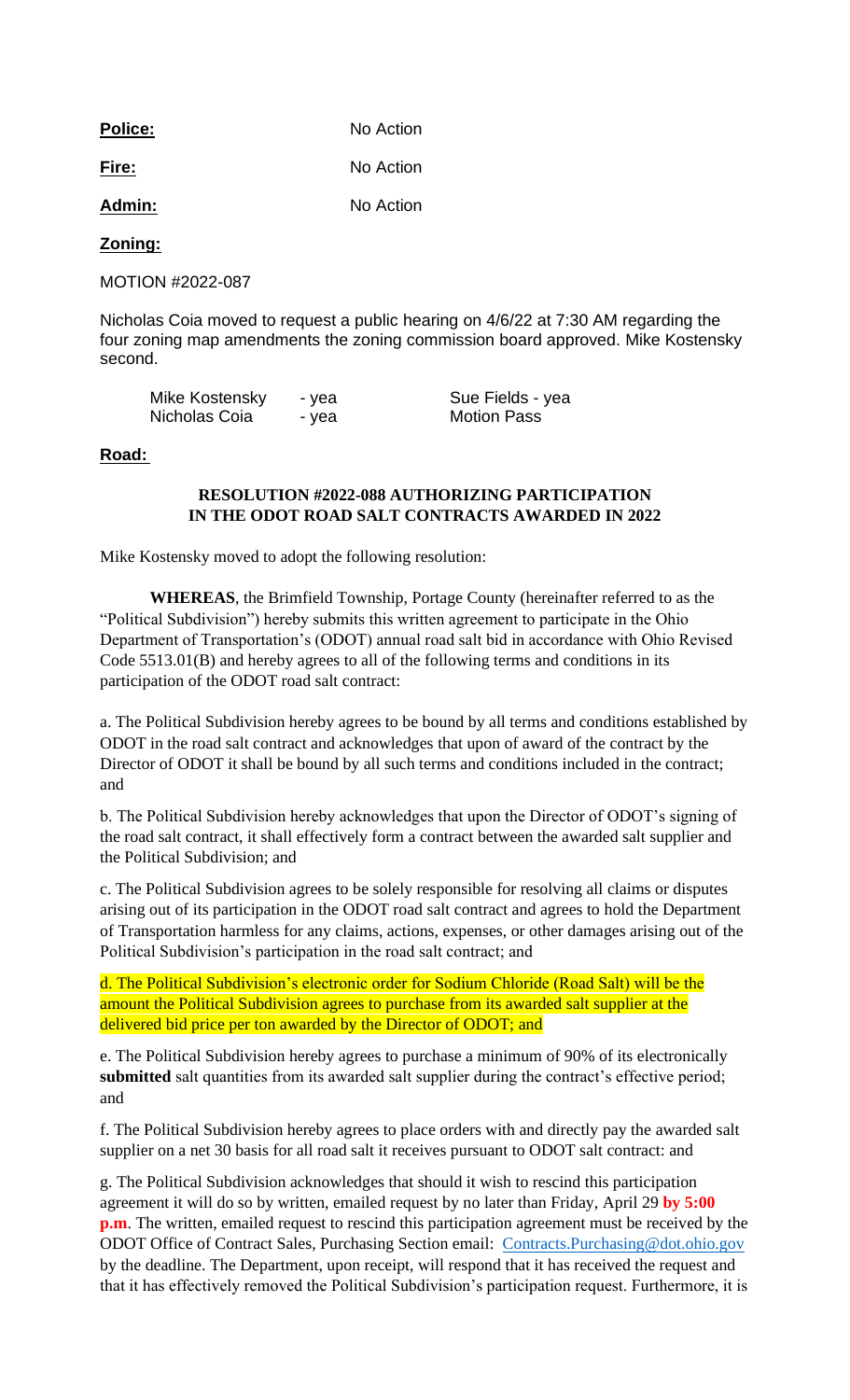the sole responsibility of the Political Subdivision to ensure ODOT has received this participation agreement as well as the receipt of any request to rescind this participation agreement. The Department shall not be held responsible or liable for failure to receive a Political Subdivision's participation agreement and/or a Political Subdivision's request to rescind its participation agreement.

**NOW, THEREFORE,** be it ordained by the following authorized person(s) that this participation agreement for the ODOT road salt contract is hereby approved, funding has been authorized, and the Political Subdivision agrees to the above terms and conditions regarding participation on the ODOT salt contract:

Seconded by Nicholas Coia.

TRUSTEE:\_\_\_\_\_\_\_\_\_\_\_\_\_\_\_\_\_\_\_\_\_\_\_\_\_\_\_\_\_\_\_\_\_\_\_\_\_\_\_\_\_\_\_\_\_\_\_\_

Nic Coia

TRUSTEE:\_\_\_\_\_\_\_\_\_\_\_\_\_\_\_\_\_\_\_\_\_\_\_\_\_\_\_\_\_\_\_\_\_\_\_\_\_\_\_\_\_\_\_\_\_\_\_\_

Sue Fields

TRUSTEE:\_\_\_\_\_\_\_\_\_\_\_\_\_\_\_\_\_\_\_\_\_\_\_\_\_\_\_\_\_\_\_\_\_\_\_\_\_\_\_\_\_\_\_\_\_\_\_\_

Mike Kostensky

I, John C. Dalziel, Fiscal Officer of Brimfield Township do hereby certify that the above resolution #2022-088 is a true and accurate copy as it appears in the record of proceedings of Brimfield Township.

> John C. Dalziel, Fiscal Officer Brimfield Township

\_\_\_\_\_\_\_\_\_\_\_\_\_\_\_\_\_\_\_\_\_\_\_\_\_\_

Parks: No Action

**Cemetery:** No Action

**Fiscal Office:**

# **RESOLUTION #2022-089 AUTHORIZING EXPENDITURE FROM AMERICAN RESCUE PLAN ACT FUNDS**

 *Portage County, Ohio*

Nicholas Coia moved to adopt the following resolution:

**Be It Resolved** *by the Township Trustees of Brimfield Township*

**WHEREAS**, this date, March 23, 2022, Trustee Nicholas Coia moved the adoption of the following Resolution:

**WHEREAS**, the Township has received a distribution of monies (the "ARPA Funds") from the American Rescue Plan Act of 2021 ("ARPA" or the "Act"); and

**WHEREAS**, Congress passed the Act effective March 11, 2021; and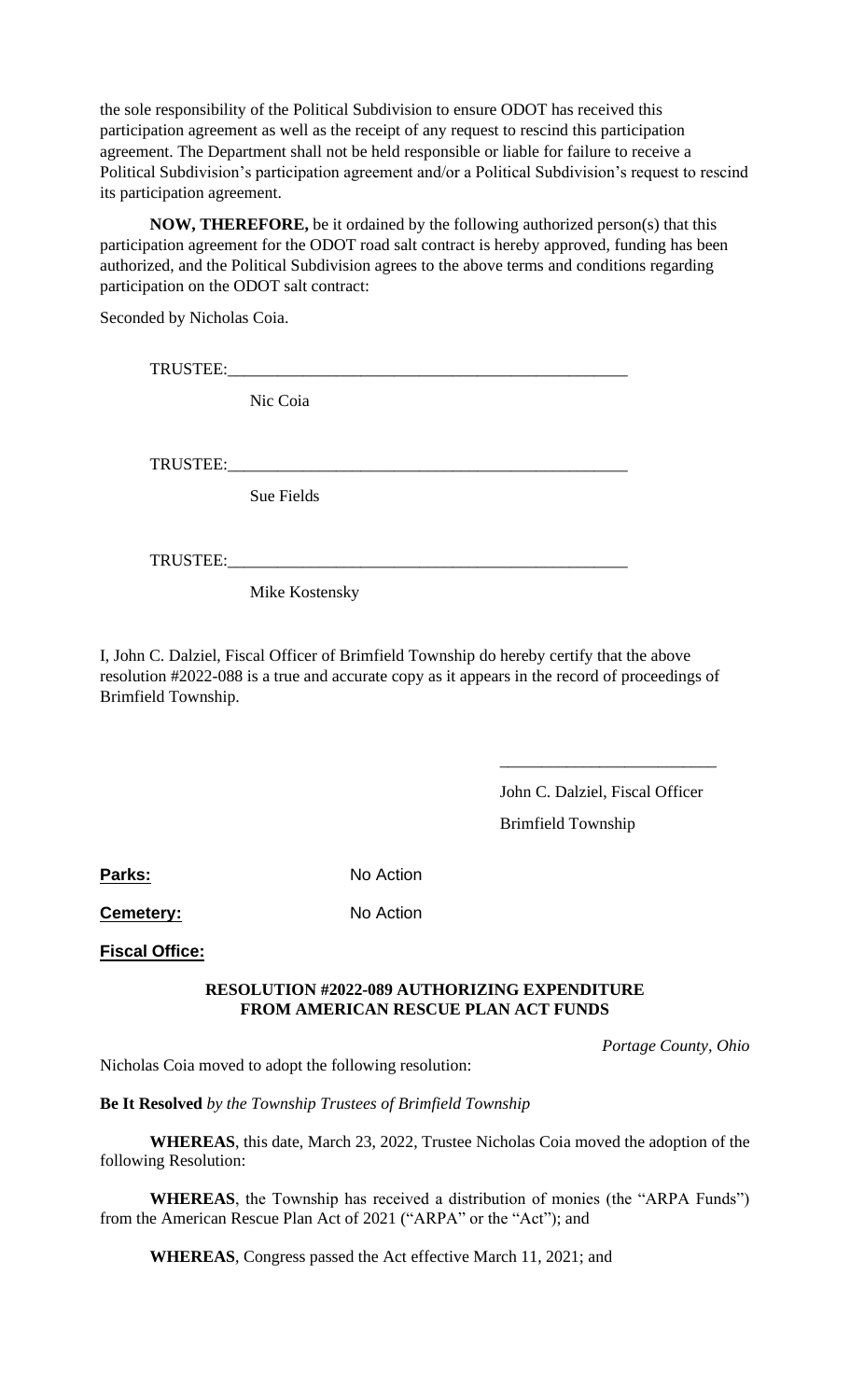**WHEREAS**, Section 603 created the Coronavirus Local Fiscal Recovery Fund which, among other things, appropriated money to cities, nonentitlement units of local government, and counties to mitigate the fiscal effects stemming from the public health emergency with respect to the Coronavirus Disease (Covid-19); and

**WHEREAS**, Section 603(c) generally provides that:

(1) USE OF FUNDS. Subject to paragraph (2), and except as provided in paragraphs (3) and (4), a metropolitan city, nonentitlement unit of local government, or county shall only use the funds provided under a payment made under this section to cover costs incurred by the metropolitan city, nonentitlement unit of local government, or county, by December 31, 2024 -

(A) to respond to the public health emergency with respect to the Coronavirus Disease 2019 (COVID–19) or its negative economic impacts, including assistance to households, small businesses, and nonprofits, or aid to impacted industries such as tourism, travel, and hospitality;

(B) to respond to workers performing essential work during the COVID–19 public health emergency by providing premium pay to eligible workers of the metropolitan city, nonentitlement unit of local government, or county that are performing such essential work, or by providing grants to eligible employers that have eligible workers who perform essential work;

(C) for the provision of government services to the extent of the reduction in revenue of such metropolitan city, nonentitlement unit of local government, or county due to the COVID–19 public health emergency relative to revenues collected in the most recent full fiscal year of the metropolitan city, nonentitlement unit of local government, or county prior to the emergency; or

(D) to make necessary investments in water, sewer, or broadband infrastructure.

**WHEREAS**, Department of Treasury Final Rule, published on January 6, 2022, and effective April 1, 2022, provides in part that:

Treasury presumes that up to \$10 million in revenue has been lost due to the public health emergency and recipients are permitted to use that amount (not to exceed the award amount) to fund "government services." [The "standard allowance"].

**WHEREAS**, the Rule further observes that:

The standard allowance provides an estimate of revenue loss that is based on an extensive analysis of average revenue loss across states and localities, and offers a simple, convenient way to determine revenue loss particularly for Coronavirus State and Local Fiscal Recovery Fund's smallest recipients. This change is intended to promote administrative efficiency and simply revenue loss calculation for smaller recipients.

**WHEREAS**, the Rule further clarifies that recipients can use:

SLFRF funds on government services up to the revenue loss amount, whether that be the standard allowance amount or the amount calculated using the [Final Rule four-step process]. Government services generally include any service traditionally provided by a government, unless treasury has stated otherwise.

**WHEREAS**, some common examples of "government services" expressly recognized by Treasury are as follows:

- Road building and maintenance, and other infrastructure
- Health services
- General government administration, staff, and administrative facilities
- Environmental remediation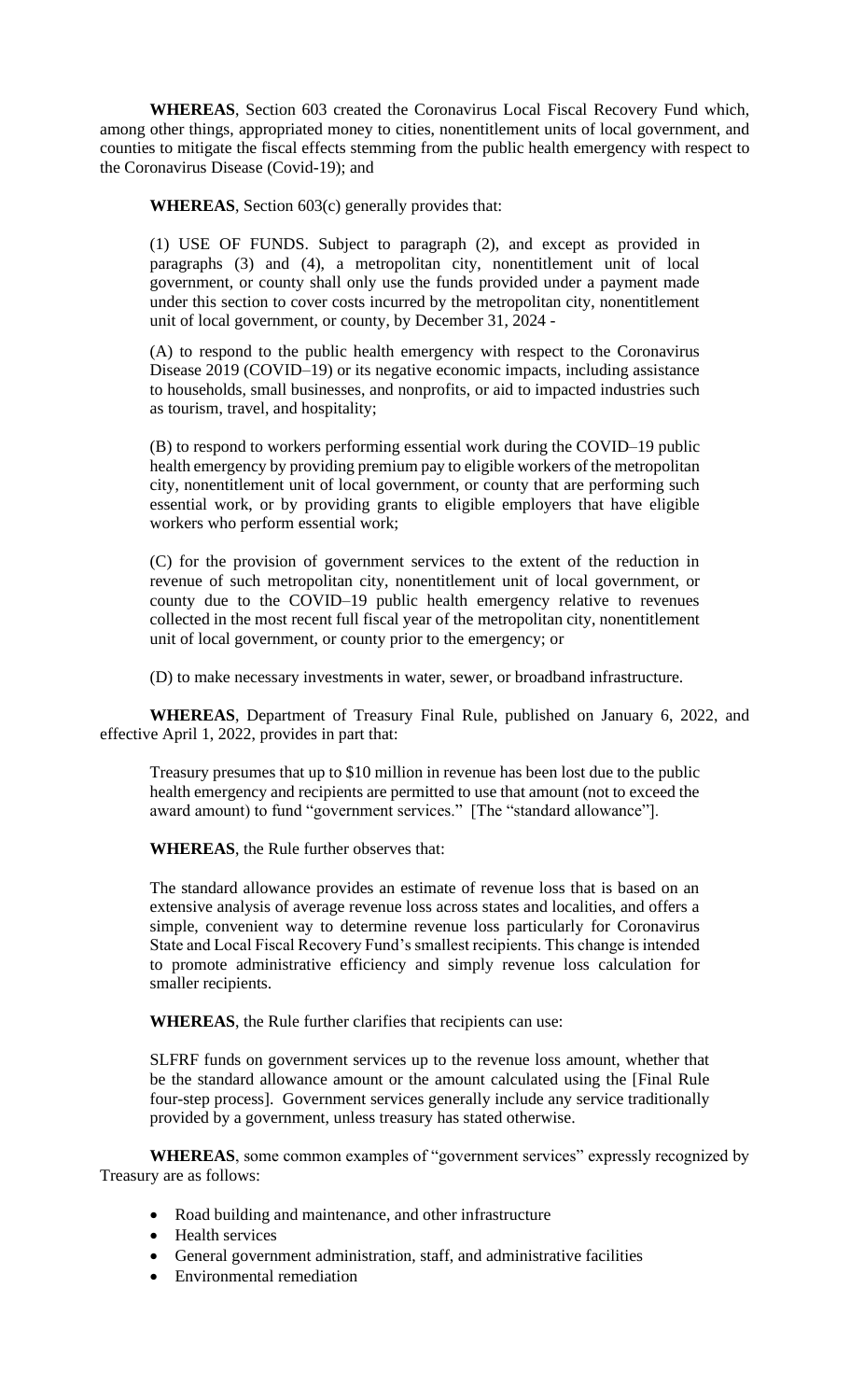- Provision of police, fire, and other public safety services (including purchase of fire trucks and police vehicles)
- Maintenance or pay-go funded building infrastructure
- Modernization of cybersecurity, including hardware, software, and protection of critical infrastructure

**WHEREAS**, "Government services is [deemed by Treasury] the most flexible eligible use category under the SLFRF program, and funds are subject to streamlined reporting and compliance requirements;" and

**WHEREAS**, funds utilized pursuant to the standard revenue loss allowance continue to have certain restrictions, including:

- Deposit into pension funds
- Satisfaction of settlements or judgments
- Contributions to financial reserves or "rainy day" funds

**WHEREAS**, the Board of Trustees has identified a project which, in the judgment of the Board, qualifies as a permitted use of the ARPA Funds, in direct support of governmental services, which consists of the following:

(the "Project").

# **NOW THEREFORE,** it is hereby RESOLVED by the Board that:

\_\_\_\_\_\_\_\_\_\_\_\_\_\_\_\_\_\_\_\_\_\_\_\_\_\_\_\_\_\_\_\_\_\_\_\_\_\_\_\_\_\_\_\_\_\_\_\_\_\_\_\_\_\_\_\_\_\_\_\_\_\_\_\_\_\_\_

\_\_\_\_\_\_\_\_\_\_\_\_\_\_\_\_\_\_\_\_\_\_\_\_\_\_\_\_\_\_\_\_\_\_\_\_\_\_\_\_\_\_\_\_\_\_\_\_\_\_\_\_\_\_\_\_\_\_\_\_\_\_\_\_\_\_\_

1. The Township elects to use the standard allowance and its presumption of revenue loss due to the public health emergency and to use the amount authorized herein to fund government services

2. The Project is hereby authorized and shall be paid for from the ARPA Funds in the amount of/an amount not to exceed:

3. The Project described herein serves the objectives of the Act by providing services traditionally provided by a government, namely:

- □ Police protection
- □ Fire and emergency medical services
- □ Road repair, maintenance and other transportation and safety services
- □ Public infrastructure support
- □ General government administration and administrative facilities
- □ Land use regulations and enforcement
- □ Parks and recreational facilities and programs
- □ Other

4. Accordingly, the Project is in the best interests of the Township and is deemed a priority for the community.

\_\_\_\_\_\_\_\_\_\_\_\_\_\_\_\_\_\_\_\_\_\_\_\_\_\_\_\_\_\_\_\_\_\_\_\_\_\_\_\_\_\_\_\_\_\_\_\_\_\_\_\_\_\_\_\_\_\_\_\_\_\_\_

5. No obligations paid under the authority of this Resolution were incurred prior to March 3, 2021.